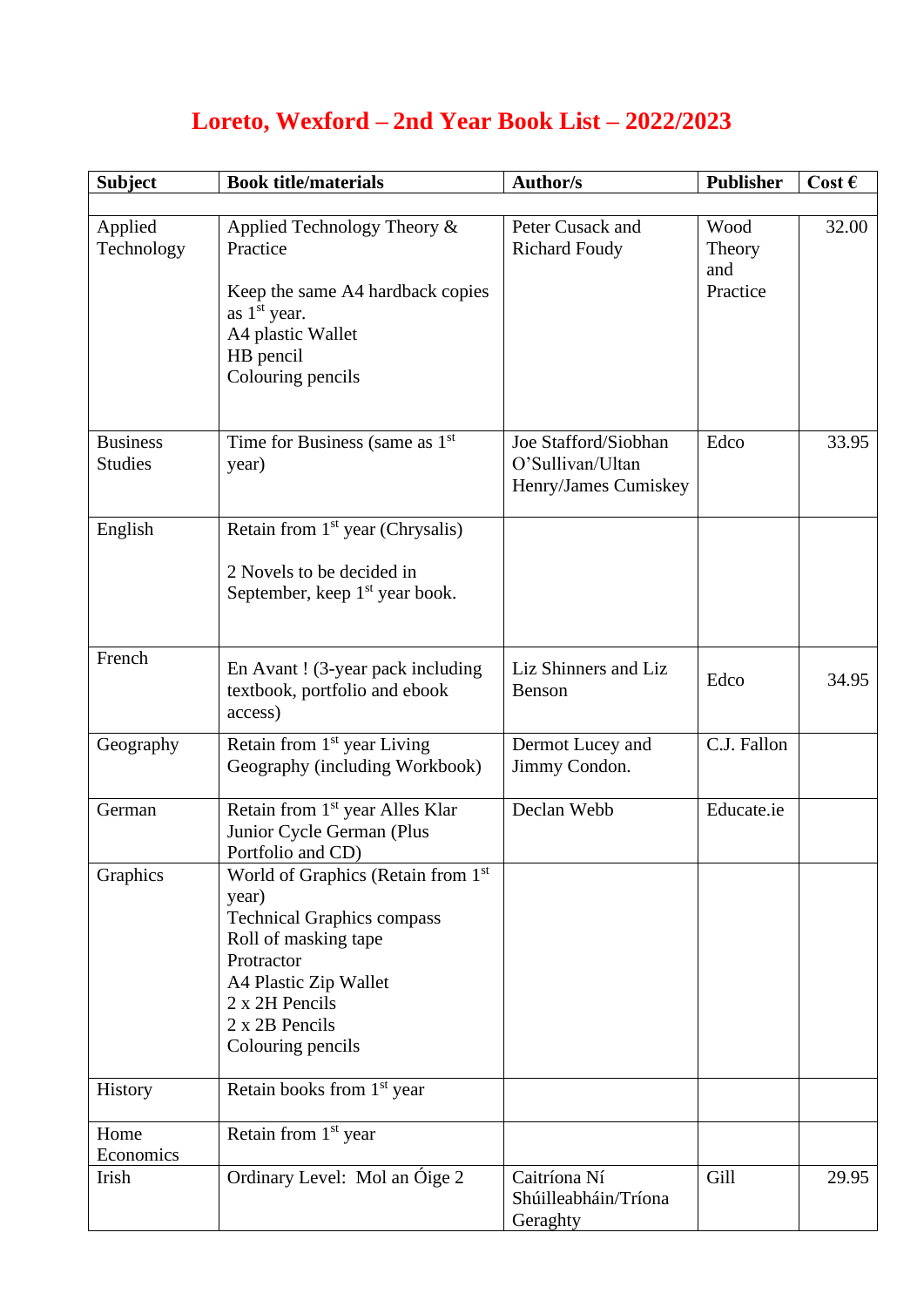|              | Higher Level: Mol an Óige 3                                                                                                                                                                         | Caitríona Ní<br>Shúilleabháin/Tríona<br>Geraghty | Gill       | 29.95 |
|--------------|-----------------------------------------------------------------------------------------------------------------------------------------------------------------------------------------------------|--------------------------------------------------|------------|-------|
| <b>Maths</b> | All students are to retain:<br><b>Active Maths 1</b>                                                                                                                                                |                                                  |            |       |
|              | Higher level only:<br>Active Maths 2 $(2nd$ edition)                                                                                                                                                |                                                  | Folens     | 26.95 |
|              | All students:<br>Geometry Set and A4<br>٠<br>Project Maths Copy<br>Casio Calculator FX-<br>83GT (ClassWiz)<br>Formulae and Tables<br>A4 hardback - may<br>٠<br>continue with $1st$ year<br>hardback |                                                  |            |       |
| Music        | Maestro Textbook & Composition<br>Portfolio<br>1 Small Manuscript, copy and                                                                                                                         | <b>Nathan Barrett</b>                            | Educate.ie | 34.95 |
|              | Folder                                                                                                                                                                                              |                                                  |            |       |
| Religion     | Retain from 1 <sup>st</sup> year (Soul Seekers<br>$2nd$ & $3rd$ ) Book and Workbook                                                                                                                 | Tom Gunning                                      | Veritas    |       |
| Science      | Retain from 1 <sup>st</sup> year                                                                                                                                                                    |                                                  |            |       |
|              | Junior Cycle Science-Essential<br>Science 2 <sup>nd</sup> Edition.<br>(This includes a workbook, lab<br>notebook and free access to the e-<br>book)<br>A4 Science hardback copy                     | Declan Kennedy/Rose<br>Lawlor/Sean Finn          | Folens     |       |
|              | Small soft copy                                                                                                                                                                                     |                                                  |            |       |
| Spanish      | Aprendemos 2 Text book and<br>workbook                                                                                                                                                              | <b>Elaine Higgins</b>                            | Folens     | 30.95 |
|              | (Retain 1 <sup>st</sup> year textbook,<br>workbook, hardback copy and<br>disoplay folder)                                                                                                           |                                                  |            |       |
| Visual Art   | 1 x 3B Pencil<br>$1 x 6B$ pencil<br>1 x 30cm Ruler<br>1 x Eraser<br>1 x Sharpener<br>Set of 12 watercolour pencils                                                                                  |                                                  |            |       |